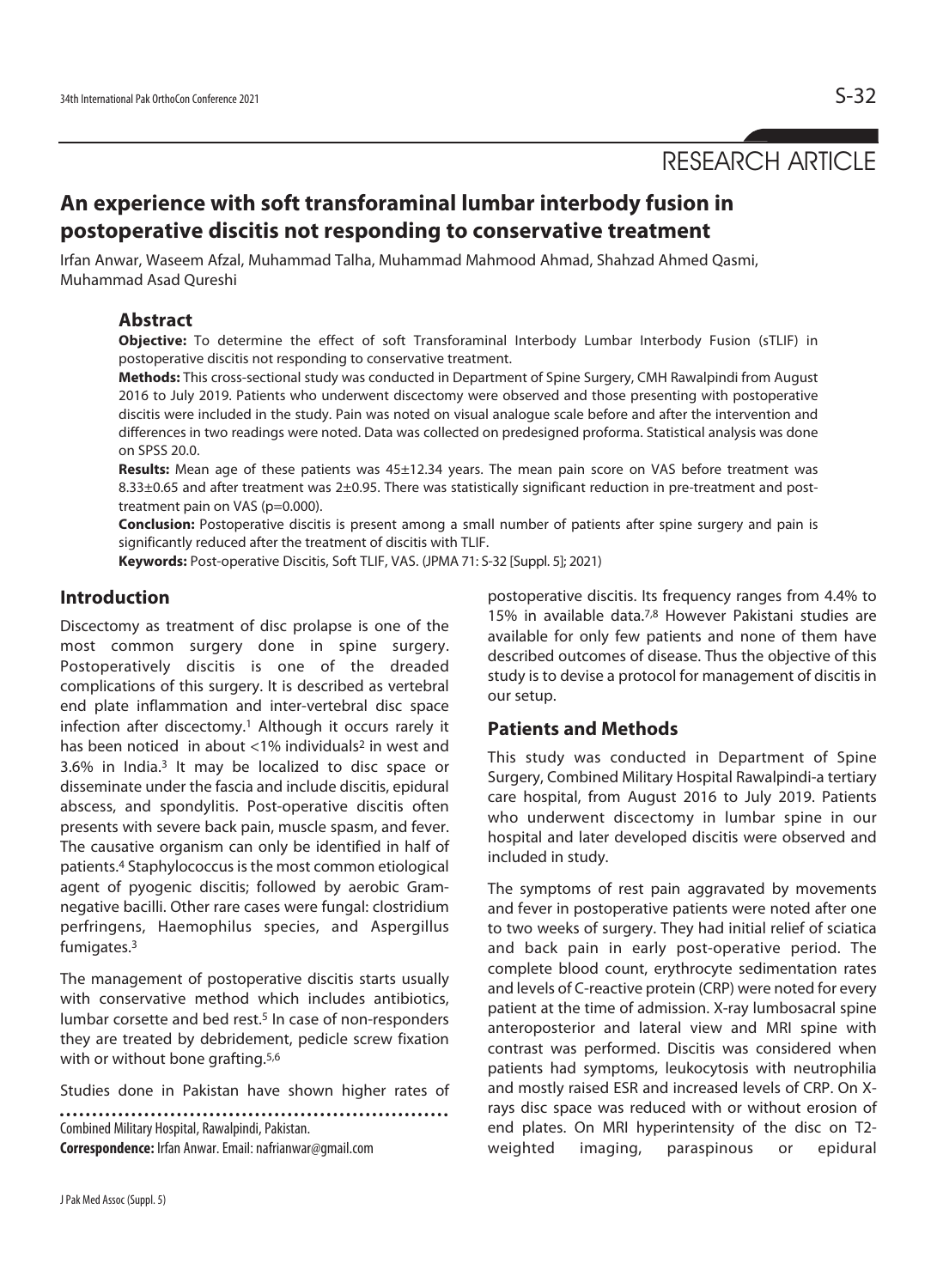inflammation/ abscess and contrast enhancement of the disc and adjacent bone marrow was observed. Blood samples were sent for culture and sensitivity (C/S) and results were noted. Antibiotics were given initially empirically (Injection Vancomycin 500milligram twice I/V and Injection Nezkil 600 milligram twice I/V) and later if required according to sensitivity. Antibiotics were given intravenously for initial two weeks and then for six weeks orally.

In case the patients did not respond to conservative treatment for one week they were offered surgery. After getting anaesthesia fitness they were shifted to the operation theatre next day. Under general anaesthesia they were placed prone over silicon pads. Area was cleaned, draped and wound opened, paraspinal muscles were retracted and complete laminectomy done. Pedicle screws were applied in adjacent vertebrae. Disc space was cleared of all necrotic tissue and washed thoroughly. Specimens were taken for C/S and histopathology. Bone graft was harvested from iliac crest and placed inside disc space and packed. Wound was washed again, Vancomycin was sprinkled, drain was placed and wound was closed. Patient was mobilized in bed the next day and was out of bed when pain free, usually on second or third day. Antibiotics were continued for eight weeks.

Pain was noted on visual analogue scale before and after the intervention and differences in two readings were noted. Data was collected on predesigned proforma.

Statistical analysis was done on SPSS 20.0. Results were described as percentage for categorical variables and as mean  $\pm$  SD for continuous variables. Two sample t-test was performed for comparing means of pain before and after the intervention and p-value of <0.05 was considered significant.

# **Results**

The number of discectomies performed during this time was 381. Out of these patients, only 12 cases developed post-operative discitis which did not respond to medical treatment and were subjected to sTLIF. Mean age of these patients was 45±12.34 years. There were 7 (58.33%) males and 5 (41.66%) females.

The mean duration of presentation after initial surgery was 2.0±0.5 weeks. Back pain was present in all patients (100%) but fever was present only in 5 (41.66%) patients. Mean ESR was 32.75±19.39 at 1 hour. Mean TLC count was 10.55±4.87/mm<sup>3</sup>. MRI findings of typical discitis were present in all patients (100%). Culture and sensitivity showed no growth of organisms in 8 (66.7%), Staphylococcus aureus in 2 (16.7%), E. Coli in 1 (8.3%) and

Pseudomonas aeruginosa in 1 (8.3%).

The mean pain score on VAS before treatment was 8.33±0.65 and after treatment was 2±0.95. There was statistically significant reduction in pre-treatment and post-treatment pain on VAS (p=0.001).

### **Discussion**

Our study shows that discitis is present in a small number of patients after spine surgery. Multiple organisms can be isolated from almost less than half number of patients. However it can be treated well with surgery increasing the morbidity associated with the procedure.

All patients presented with back pain. This was also noted by Chang et al. as in their study, 90% patients complained of back pain and 40% patients with sciatica.9 Khan et al. also reported back pain to be the most common symptom.7 The culture and sensitivity reports showed no bacterial growth in 66.7% of patients in this study. These results are similar to previous studies reported in by Basu et al.4 The most common organism found was Staphylococcus aureus which is similar to that reported in literature.10 The frequency of discitis present in our study group is considerably higher than those in the west. This study shows the frequency to be 3.15% compared to <1% in the west.2 However it is comparable to the study by Singh et al.3 who had frequency of 3.6%. Discitis was much less than the results of the study conducted by Siddiqui et al.8 and slightly less when compared to the results of the study by Khan et al.7 This data shows that frequency of discitis varies among different study groups. It may be attributed to different sample sizes or may be dependent on the skill of the surgeon performing the spine surgery as well as postoperative care of the patients.

TILF was mainstay of treatment in our patients compared to conservative management which depended on the clinical status of the patients. However the recovery rate was similar to other studies reported in literature.3-5,7-9 All these studies show that discitis can be treated with surgery. The mean pain score reported in this study is similar to those reported by Change et al. before and after the treatment.9

The study by Koutsoumbelis et al<sup>11</sup> identified four procedure-related risk factors: (1) long duration of surgery; (2) intraoperative blood loss/need for transfusion; (3) incidental dural tear and (4) >10 people in the operation theater (OT), specifically cautioning against unnecessary nurses. The previous studies have also identified increased operative time, multilevel surgery, revision surgery, and an increased number of people in the OT as important predisposing factors for